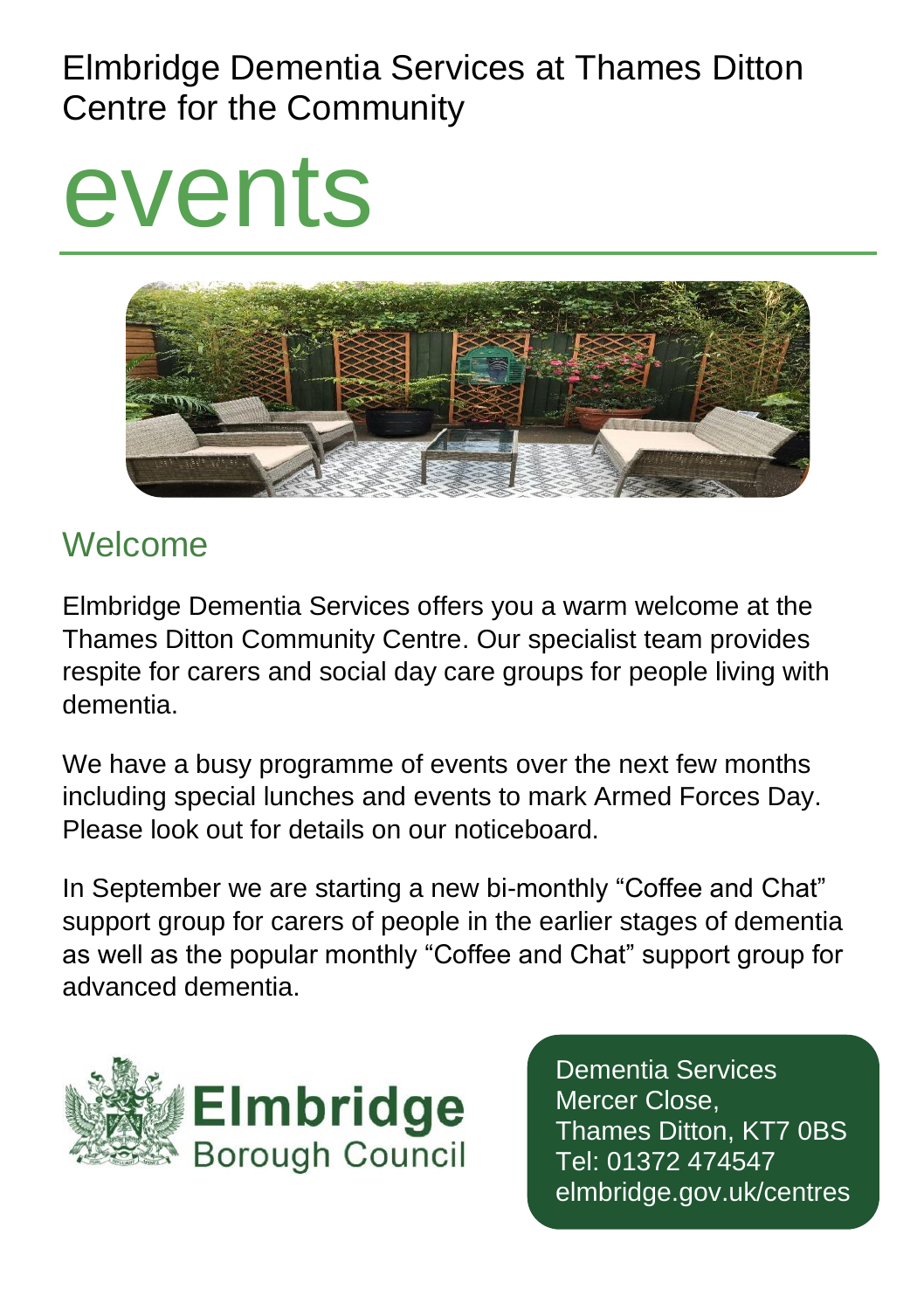



• **Live Music and Special Lunch**  Monday 8 August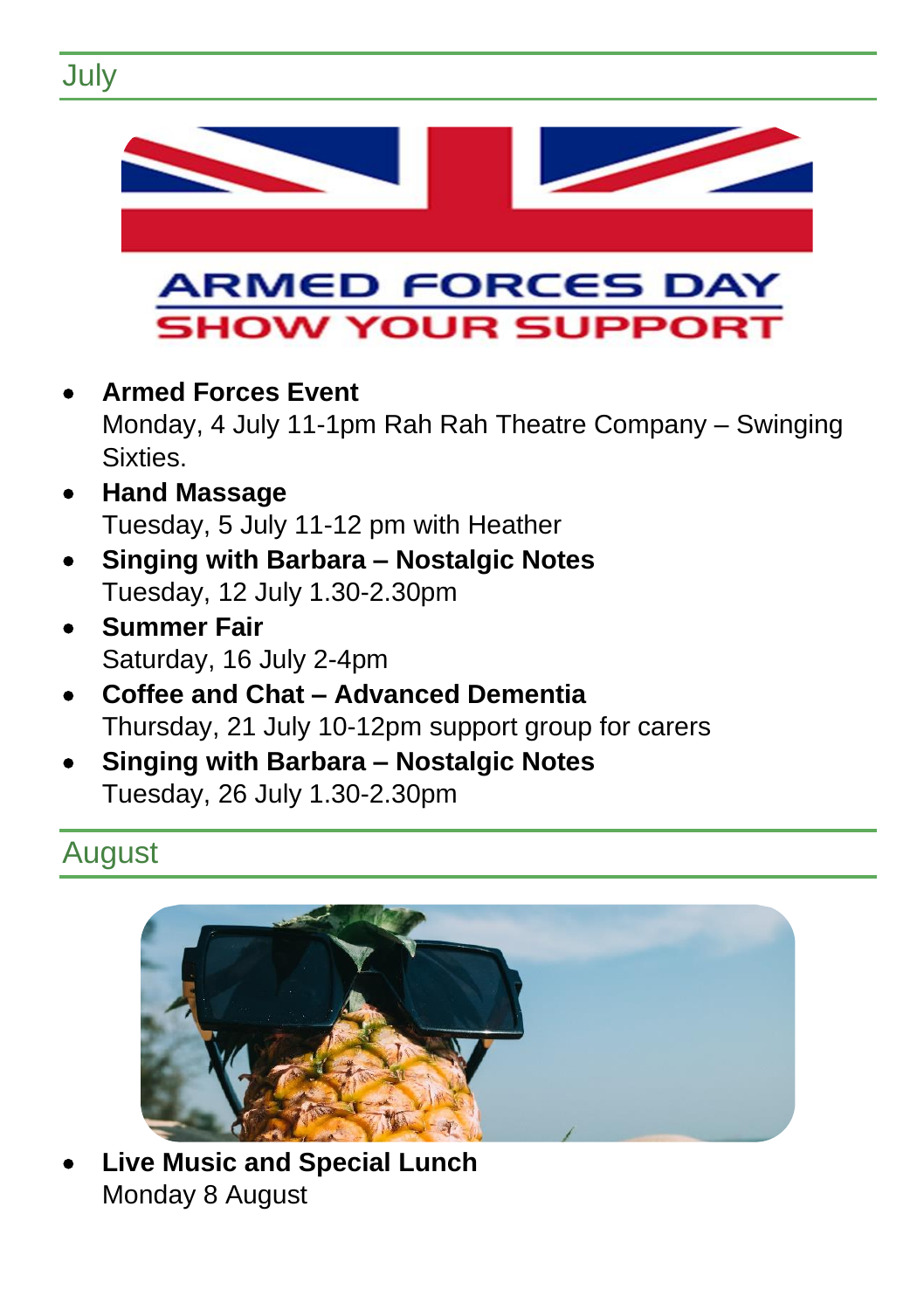- **Singing with Barbara – Nostalgic Notes**  Tuesday, 9 August 1.30-2.30pm
- **Afternoon Tea and Scones** Tuesday, 16 August 1.30-2.30
- **Coffee and Chat – Advanced Dementia**  Thursday, 21 July 10-12pm support group for carers
- **Summer Beach Day**  Monday 22 August, ice creams and beach games
- **Singing with Barbara – Nostalgic Notes**  Tuesday, 23 August 1.30-2.30pm
- **Centre Closed for Bank Holiday** Monday 29 August

## September



- **Singing with Barbara – Nostalgic Notes**  Tuesday, 13 September 1.30-2.30pm
- **Time for Us café – live music and refreshments**  Thursday, 15 September 3-5pm - £5 pp
- **Coffee and Chat – Advanced Dementia**  Thursday, 15 September 10-12pm support group for carers
- **Singing with Barbara – Nostalgic Notes**  Tuesday, 27 September 1.30-2.30pm
- **New Coffee and Chat – Early Stages Dementia**  Thursday, 29 September 2-3pm